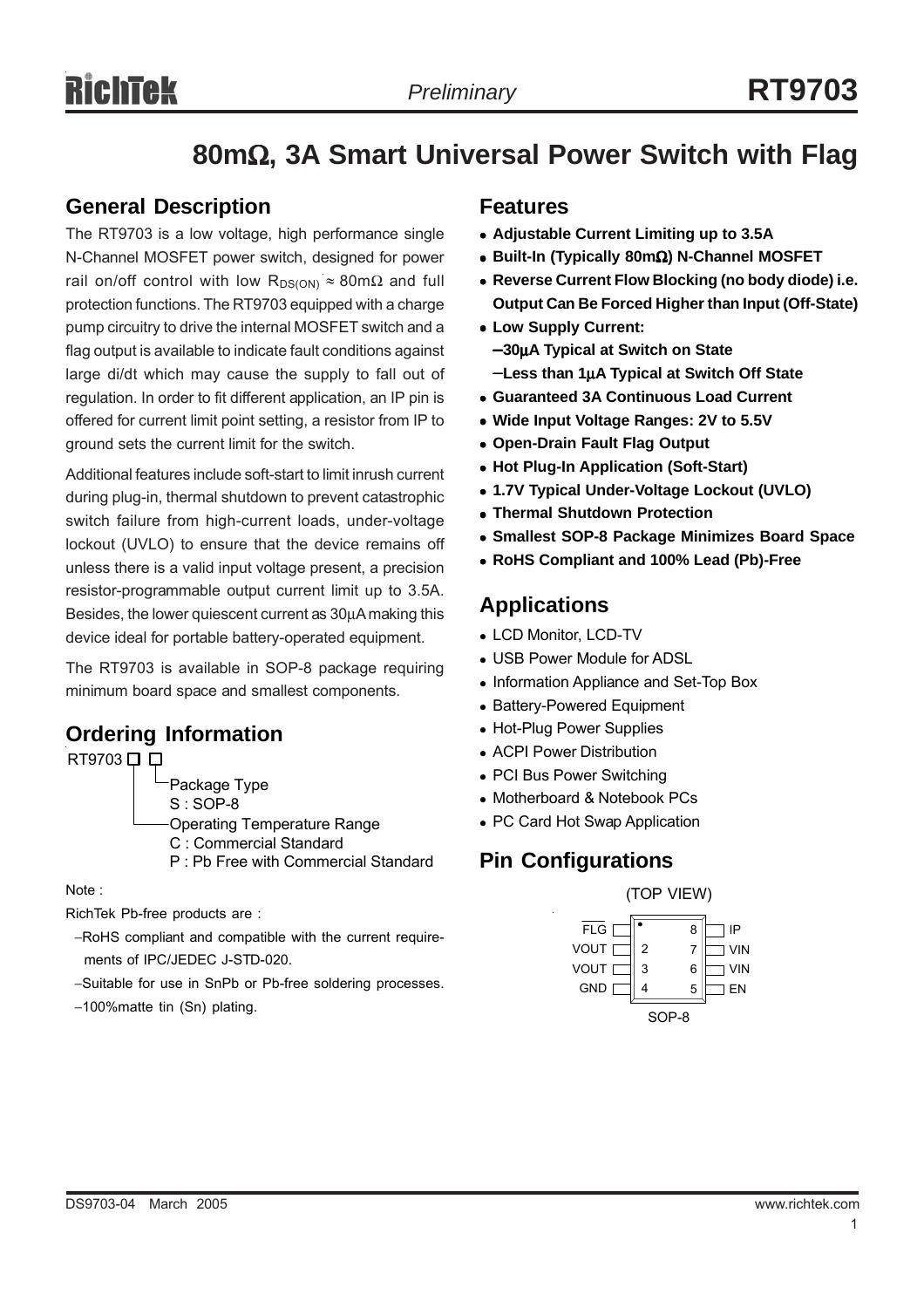## **Typical Application Circuit**



## **Functional Pin Description**

| <b>Pin Name</b>               | <b>Pin Function</b>                    |  |  |
|-------------------------------|----------------------------------------|--|--|
| VIN                           | Power-Input Voltage                    |  |  |
| <b>VOUT</b><br>Output Voltage |                                        |  |  |
| <b>GND</b>                    | Ground                                 |  |  |
| FΝ                            | Chip Enable (Active High)              |  |  |
| FLG                           | Open-Drain Fault Flag Output           |  |  |
| IP                            | <b>Current Limit Programming Input</b> |  |  |

## **Function Block Diagram**

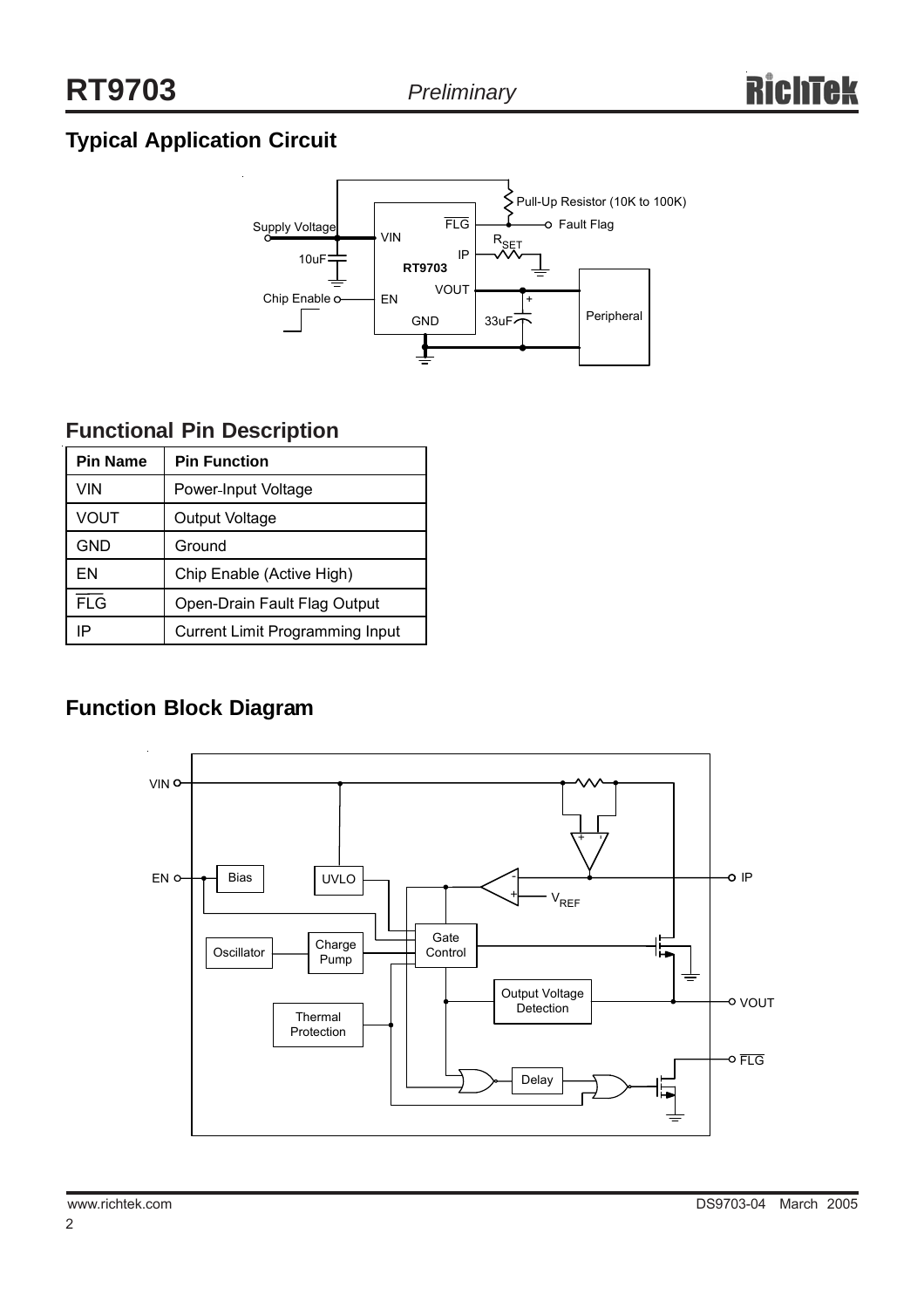## **Test Circuits**













Note: Above test circuits reflected the graphs shown on "Typical Operating Characteristics" are as follows:

- 1–Turn-On Rising & Turn-Off Falling Time vs. Temperature, Turn-On & Off Response, Flag Response at Chip Enable, Flag Response (Enable into Current Limit)
- 2–On-State & Off-State Supply Current vs. Input Voltage/Temperature, Turn-Off Leakage Current vs. Temperature
- 3–On-Resistance vs. Input Voltage/Temperature
- 4–EN Threshold Voltage vs. Input Voltage/Temperature, Flag Delay Time vs. Input Voltage/Temperature, UVLO Threshold vs. Temperature, UVLO at Rising & Falling
- ©-Current Limit vs. Input Voltage/Temperature/R<sub>SET</sub>, Current Limit Factor vs. R<sub>SET</sub>, Short Circuit Current vs. Input Voltage, Inrush Current Response, Soft-Start Response, Current-Limit & Short Circuit with Thermal Shutdown, Short-Circuit Response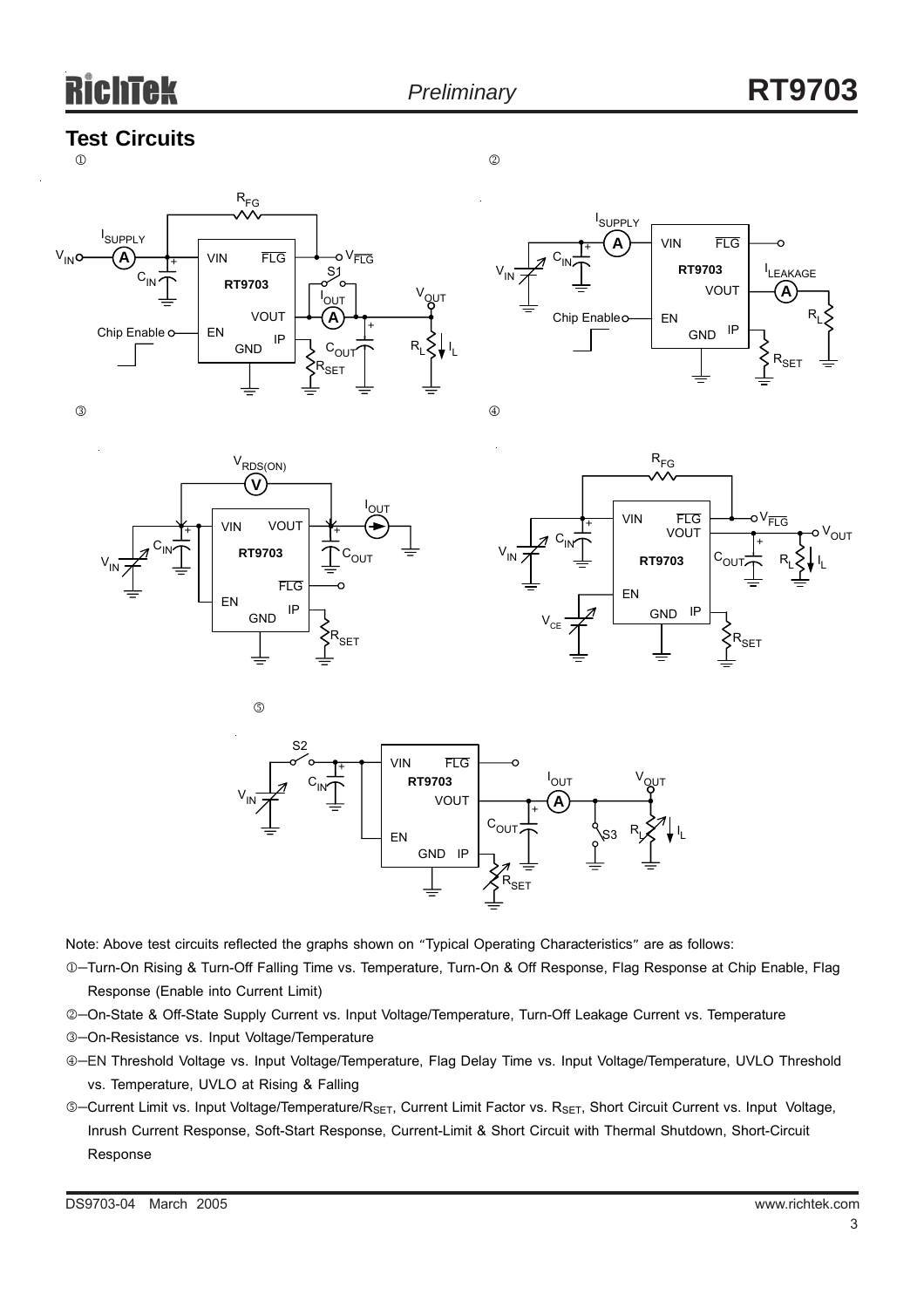

## **Absolute Maximum Ratings (Note 1)**

| • Power Dissipation, $P_D @ T_A = 25^{\circ}C$ |  |
|------------------------------------------------|--|
|                                                |  |
| • Package Thermal Resistance                   |  |
|                                                |  |
|                                                |  |
|                                                |  |
|                                                |  |
| • ESD Susceptibility (Note 2)                  |  |
|                                                |  |
|                                                |  |
|                                                |  |

## **Recommended Operating Conditions** (Note 3)

| • Supply Input Voltage ---         | --- 2V to 5.5V |
|------------------------------------|----------------|
| • Chip Enable Input Voltage ----   |                |
| • Junction Temperature Range ----- |                |

## **Electrical Characteristics**

( $V_{IN}$  = 5V,  $C_{IN}$  =  $C_{OUT}$  = 1µF,  $T_A$  = 25°C, unless otherwise specified)

| <b>Parameter</b>                            |                                      | Symbol                                | <b>Test Conditions</b>                                                        | Min               | <b>Typ</b> | <b>Max</b>  | <b>Units</b>     |
|---------------------------------------------|--------------------------------------|---------------------------------------|-------------------------------------------------------------------------------|-------------------|------------|-------------|------------------|
|                                             | Switch On Resistance<br>$R_{DS(ON)}$ |                                       | $I_{OUT}$ = 3A (Note 8)                                                       | --                | 80         | 100         | $m\Omega$        |
| <b>Supply Current</b>                       |                                      | $I_{\text{SW\_ON}}$                   | Switch On, $V_{OUT}$ = Open                                                   | --                | 30         | 50          |                  |
|                                             |                                      | I <sub>SW_OFF</sub>                   | Switch Off, $V_{OUT}$ = Open<br>--                                            |                   | 0.1        | 1           | μA               |
| <b>CE Threshold</b>                         | Logic-Low Voltage                    | $\mathsf{V}_{\mathsf{IL}}$            | Switch Off                                                                    |                   |            | 0.8         | V                |
| (Note 7)                                    | Logic-High Voltage V <sub>IH</sub>   |                                       | Switch On                                                                     | 2.0               |            | --          | V                |
| <b>CE Input Current</b>                     |                                      | $I_{CE}$                              | $V_{CE} = 0V$ to 5.5V                                                         | --                | 0          | $-\!$ $\!-$ | μA               |
| Output Leakage Current                      |                                      | LEAKAGE                               | $V_{CE}$ = 0V, $R_{LOAD}$ = 0 $\Omega$                                        | --                | 0.5        | 10          | μA               |
| Output Turn-On Rise Time                    |                                      | $\mathsf{T}_{\mathsf{ON\_RISE}}$      | 10% to 90% of $V_{\text{OUT}}$ rising                                         | $\qquad \qquad -$ | 1.5        | $- -$       | ms               |
| Current Limit Factor (Note 5)               |                                      |                                       | $I_{LIM}$ x $R_{SET}$                                                         | --                | 210k       | --          | $A \cdot \Omega$ |
| Max. Current Limit Setting (Note 6) ILIMSET |                                      |                                       | $V_{\text{IN}}$ = 3.3V to 5.5V, R <sub>SET</sub> = 60k $\Omega$               | --                | --         | 3.5         | A                |
| <b>Current Limit Setting Accuracy</b>       |                                      | $\Delta \mathsf{I}_{\mathsf{LIMSET}}$ | $I_{LIMSET}$ = 0.5A to 3A<br>$(R_{\text{SET}} = 420k\Omega$ to 70k $\Omega$ ) | $-20$             |            | $+20$       | $\%$             |
| <b>FLAG Output Resistance</b>               |                                      | $R_{\tiny\textsf{FLG}}$               | $I_{SINK}$ = 1mA                                                              | --                | 15         | 400         | Ω                |
| <b>FLAG Off Current</b>                     |                                      | <b>FLG OFF</b>                        | $V_{FIG} = 5V$                                                                | --                | 0.01       | 1           | μA               |
| FLAG Delay Time (Note 4)                    |                                      | tp                                    | Form fault condition to FLG assertion                                         | $\overline{2}$    | 4.6        | 8           | ms               |
| Under-Voltage Lockout                       |                                      | V <sub>UVLO</sub>                     | $V_{IN}$ increasing                                                           | 1.3               | 1.7        | $- -$       | V                |
| Under-Voltage Hysteresis                    |                                      | $\Delta V_{UVLO}$                     | $V_{IN}$ decreasing                                                           | --                | 0.1        | --          | V                |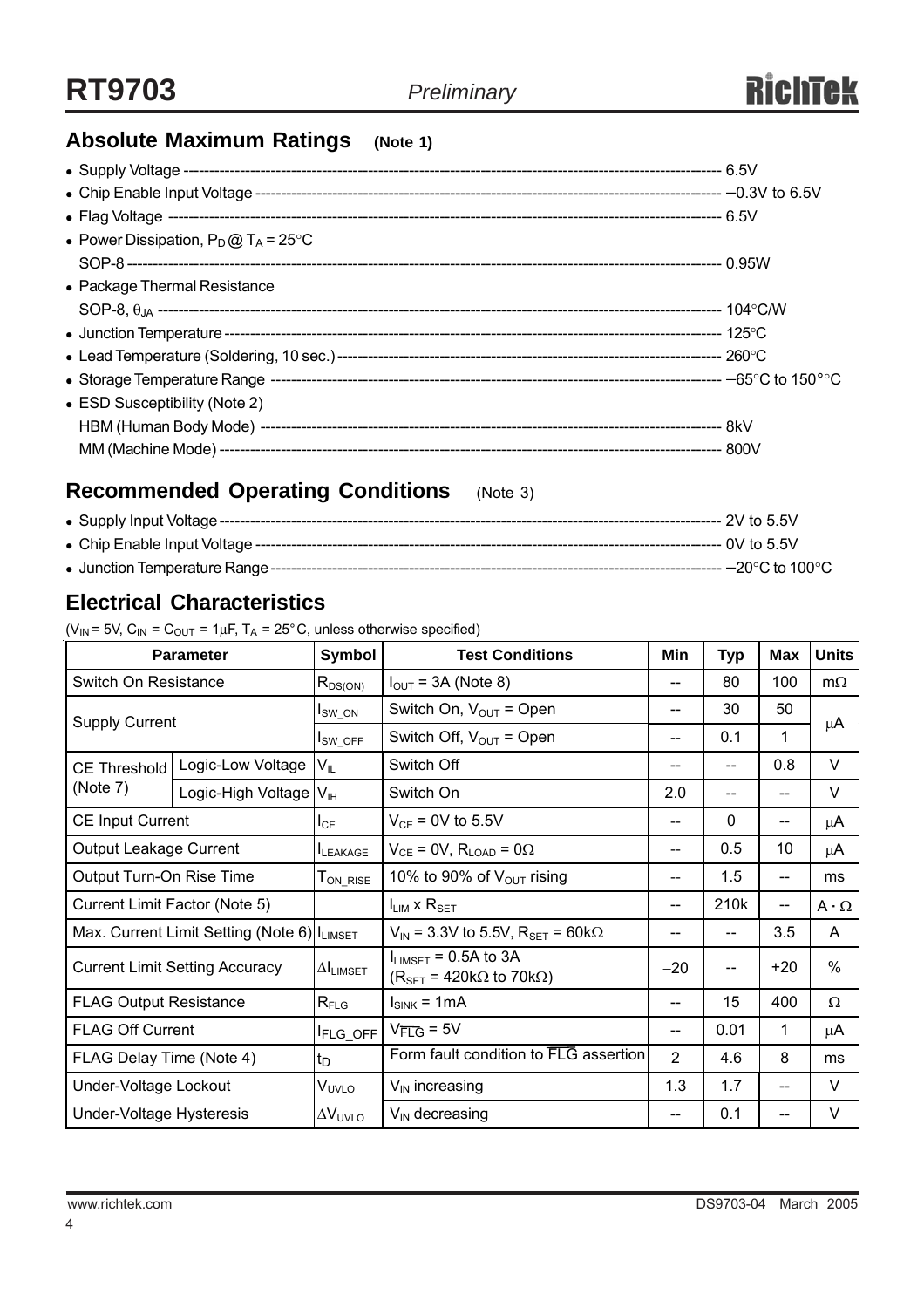| <b>Parameter</b>                   | <b>Symbol</b>            | <b>Test Conditions</b> | Min   | Typ | <b>Max</b> | Units   |
|------------------------------------|--------------------------|------------------------|-------|-----|------------|---------|
| <b>Thermal Shutdown Protection</b> | l sd                     |                        | $-$   | 130 | --         | $\circ$ |
| <b>Thermal Shutdown Hysteresis</b> | $\Delta$ T <sub>SD</sub> |                        | $- -$ | 10  | --         | ം       |

**Note 1.** Stresses listed as the above "Absolute Maximum Ratings" may cause permanent damage to the device. These are for stress ratings. Functional operation of the device at these or any other conditions beyond those indicated in the operational sections of the specifications is not implied. Exposure to absolute maximum rating conditions for extended periods may remain possibility to affect device reliability.

- **Note 2.** Devices are ESD sensitive. Handling precaution recommended.
- **Note 3.** The device is not guaranteed to function outside its operating conditions.
- Note 4. The FLAG delay time is input voltage dependent, see "Typical Operating Characteristics" graph for further details.
- **Note 5.** Current limit is determined by:  $I_{LIMIT}$  = 210k/ $R_{SET}$ , where  $R_{SET}$  is in ohms.
- **Note 6.** It is important to note that the maximum current limit value shall be set properly in accordance with its supply voltage otherwise which it may result in the failure occurrence. See "Maximum Current Limit vs. Supply Voltage" graph shown on the applications information section for further details.
- **Note 7.** For input voltage lower than 5V, the threshold level will subject to  $\pm 0.6V$  deviation throughout the operating junction temperature range. Refer to the "Typical Operating Characteristics" graph for further details.
- **Note 8.** R<sub>DS(ON)</sub> is measured at constant junction temperature by using a 1ms current pulse.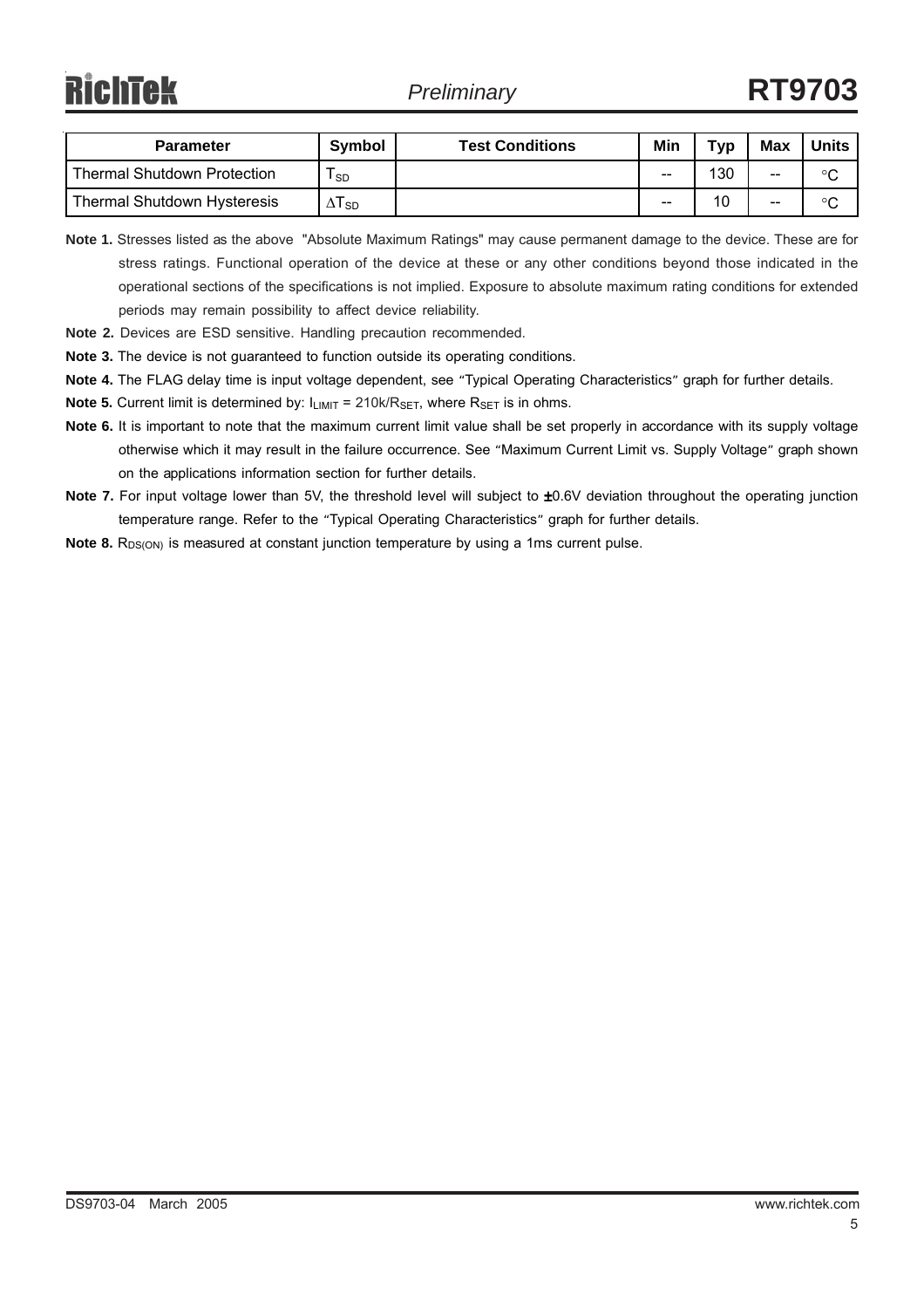## **Typical Operating Characteristics**

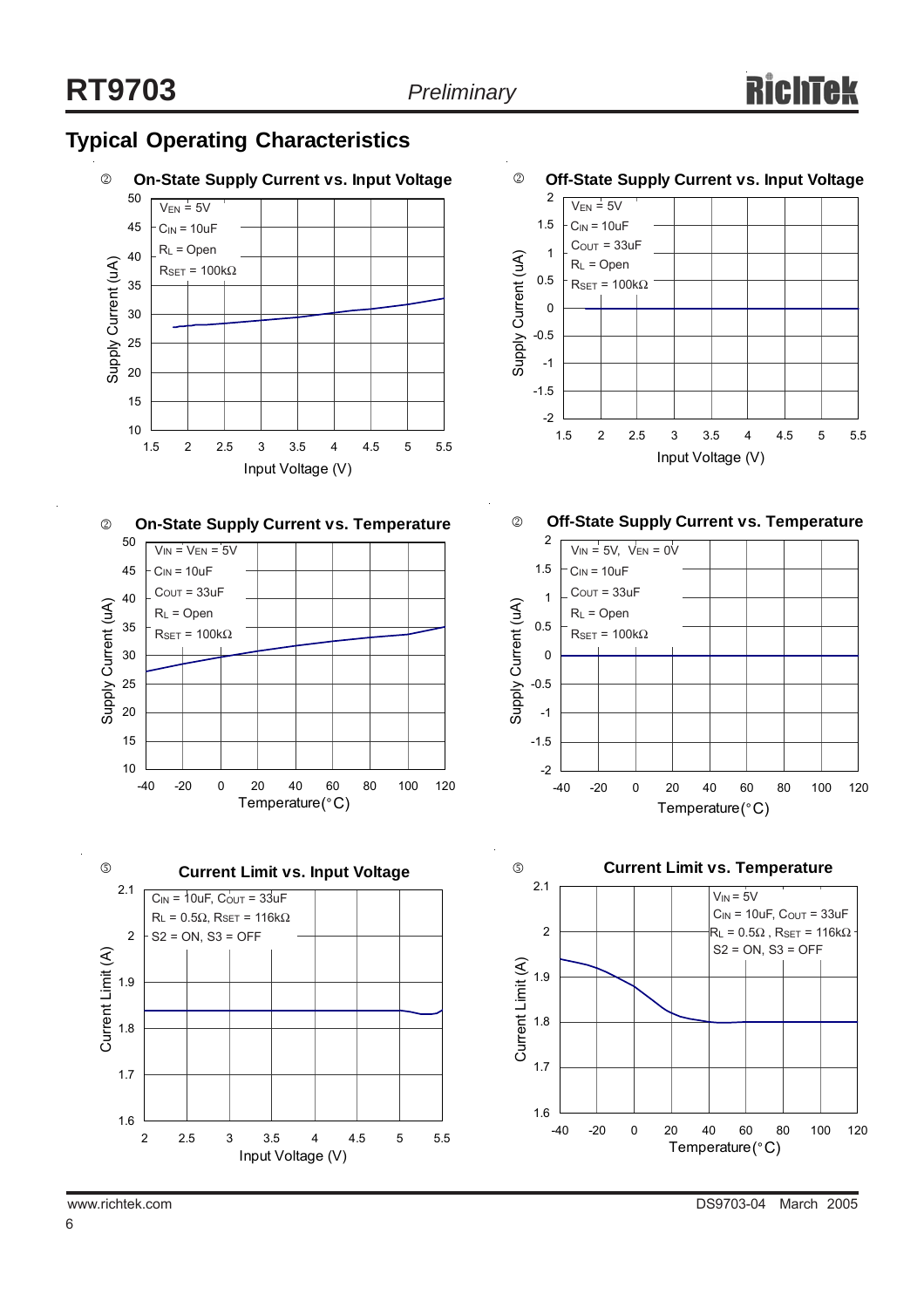# *Preliminary* **RT9703**

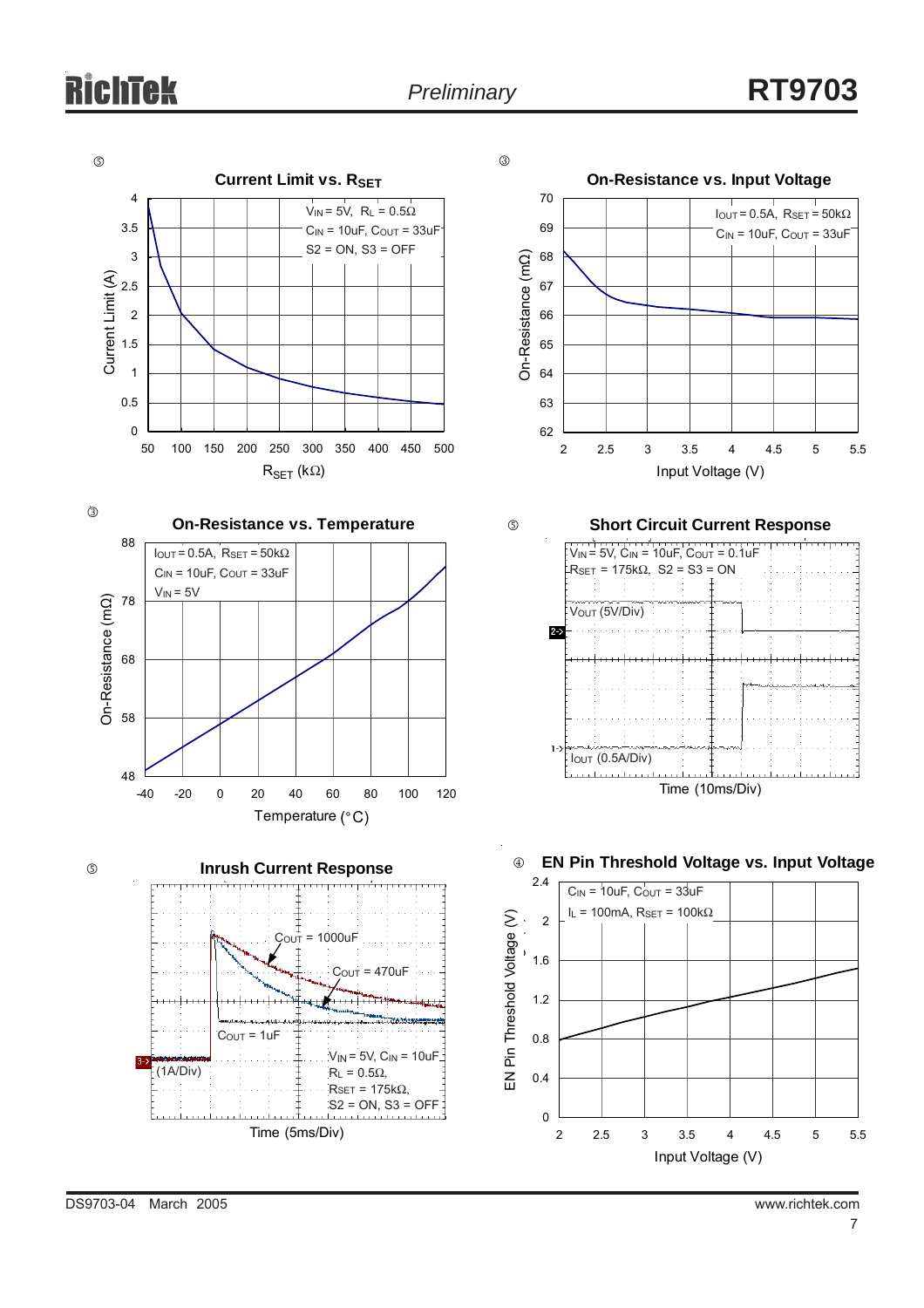# **RT9703** *Preliminary*

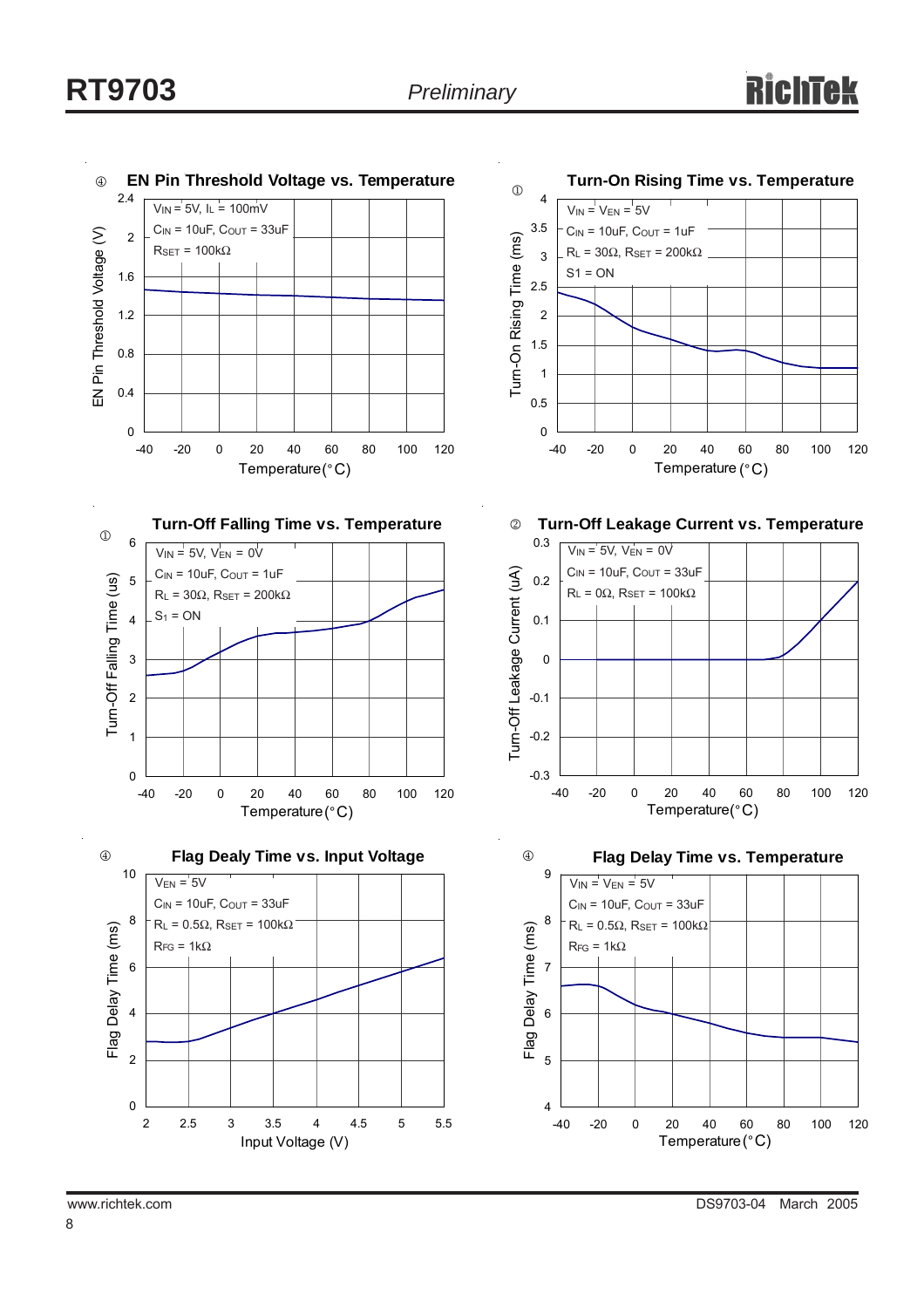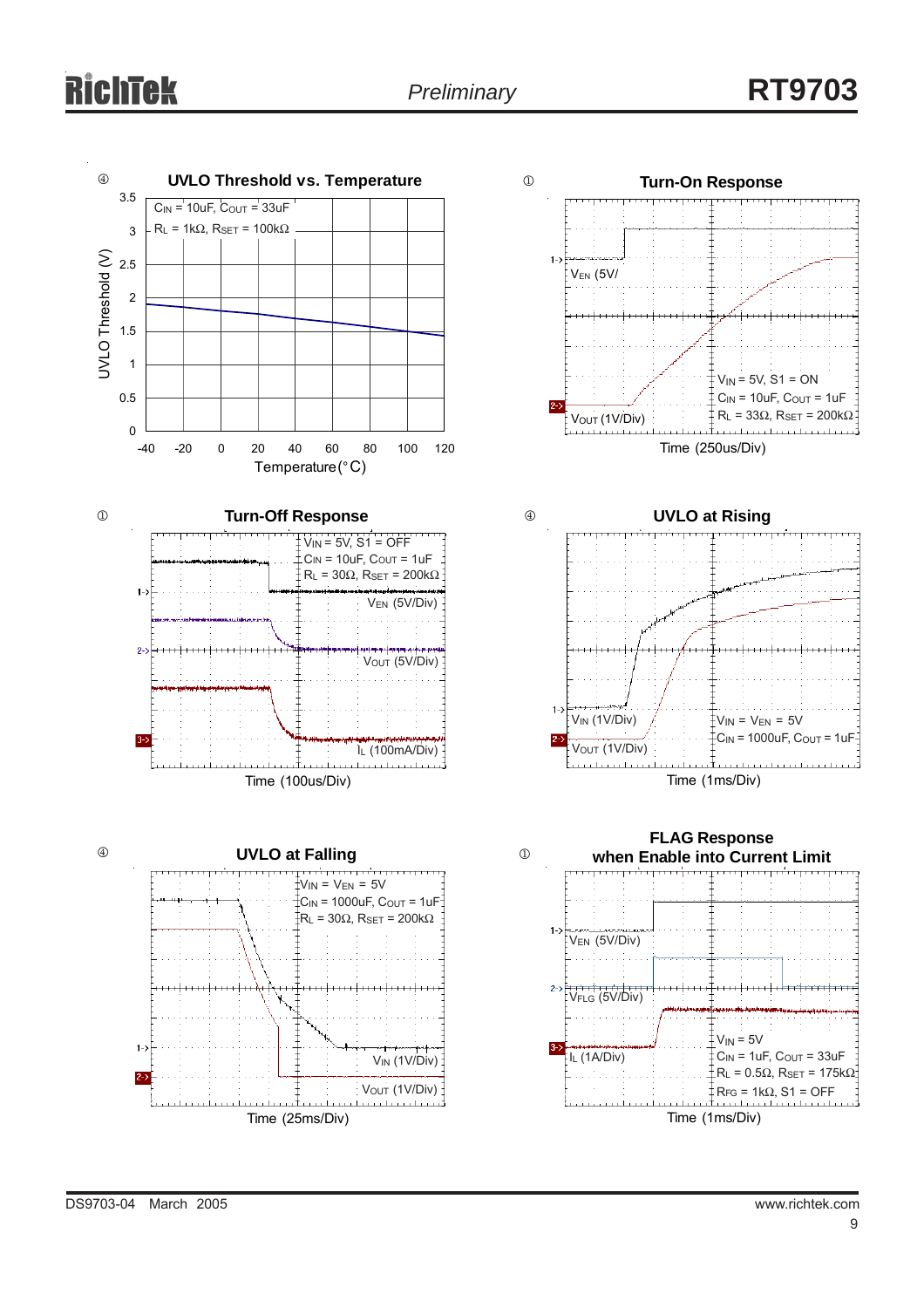





 $\circledS$  VIN (5V/Div) $2 - 2$  $7-$  VEN (5V/Div) . . . . . . . . . . . . . . .  $6-$ VOUT (5V/Div)  $C_{IN}$  = 10uF,  $C_{OUT}$  = 1uF  $5 -$  IL (2A/Div)  $\overline{R}$  R<sub>L</sub> = 0.5Ω, R<sub>SET</sub> = 70kΩ and a country Time (1ms/Div)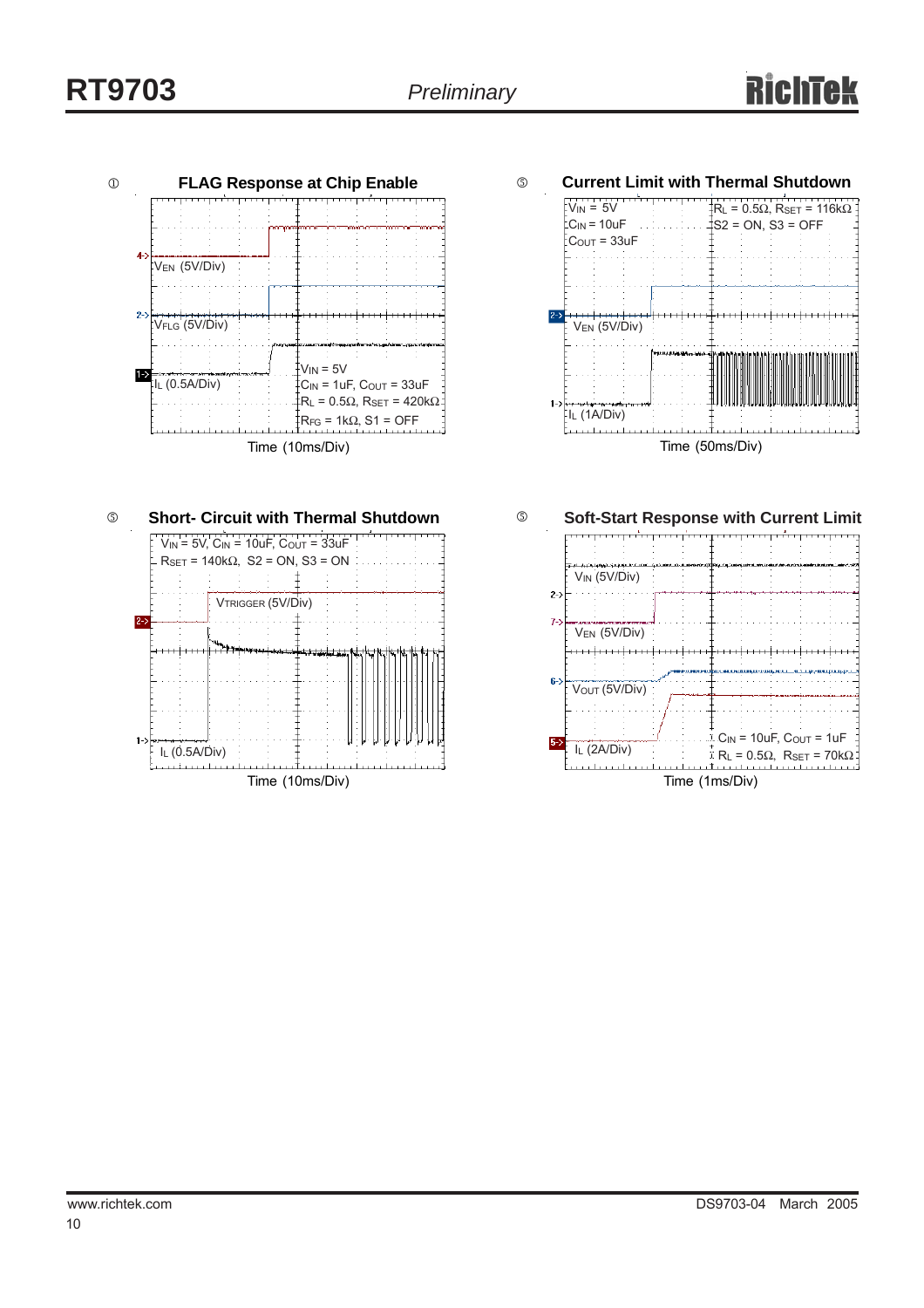## **Applications Information**

The RT9703 is a high-side, N-Channel, power switch available with active-high enable input. Low  $R_{DS(ON)} \approx$ 80mΩ and full protection functions make it optimized to replace complex discrete on/off control circuitry.

#### **Input and Output**

 $V_{\text{IN}}$  (input) is the power source connection to the internal circuitry and the drain of the MOSFET.  $V_{\text{OUT}}$  (output) is the source of the MOSFET. In a typical application, current flows through the switch from  $V_{IN}$  to  $V_{OUT}$  toward the load. If V<sub>OUT</sub> is greater than V<sub>IN</sub>, current will flow from V<sub>OUT</sub> to  $V_{IN}$  since the MOSFET is bidirectional when on.

Unlike a normal MOSFET, there is no a parasitic body diode between drain and source of the MOSFET, the RT9703 prevents reverse current flow if  $V_{OUT}$  being externally forced to a higher voltage than  $V_{IN}$  when the output disabled ( $V_{EN}$  < 0.8V).



## **Chip Enable Input**

The switch will be disabled when the EN pin is in a logic low condition. During this condition, the internal circuitry and MOSFET are turned off, reducing the supply current to 0.1µA typically. The maximum guaranteed voltage for a logic low at the EN pin is 0.8V. A minimum guaranteed voltage of 2V at the EN pin will turn the RT9703 back on. Floating the input may cause unpredictable operation. EN should not be allowed to go negative with respect to GND. The EN pin may be directly tied to  $V_{\text{IN}}$  to keep the part on.

#### **Soft-Start for Hot Plug-In Applications**

In order to eliminate the upstream voltage droop caused by the large inrush current during hot-plug events, the **"**soft-start**"** feature effectively isolates the power source from extremely large capacitive loads.

#### **Fault Flag**

The RT9703 provides a FLG signal pin which is an N-Channel open drain MOSFET output. This open drain output goes low when  $V_{\text{OUT}}$  <  $V_{\text{IN}}$  –1V, current limit or the die temperature exceeds 130°C approximately. The FLG output is capable of sinking a 10mA load to typically 150mV above ground. The FLG pin requires a pull-up resistor, this resistor should be large in value to reduce energy drain. A 100kΩ pull-up resistor works well for most applications. In the case of an over-current condition, FLG will be asserted only after the flag response delay time,  $t_D$ , has elapsed. This ensures that FLG is asserted only upon valid over-current conditions and that erroneous error reporting is eliminated.

For example, false over-current conditions may occur during hot-plug events when a highly large capacitive load is connected and causes a high transient inrush current that exceeds the current limit threshold. The FLG response delay time  $t<sub>D</sub>$  is typically 4.6ms.

#### **Under-voltage Lockout**

Under-voltage lockout (UVLO) prevents the MOSFET switch from turning on until input voltage exceeds approximately 1.7V. If input voltage drops below approximately 1.3V, UVLO turns off the MOSFET switch, FLG will be asserted accordingly. Under- voltage detection functions only when the chip enable input is enabled.

#### **Current Limiting and Short-Circuit Protection**

The current limit circuitry prevents damage to the MOSFET switch and external load. It is user adjust- able with an external set resistor,  $R_{\text{SET}}$ ,  $I_{\text{LIMIT}} = 210 \text{k}\Omega/R_{\text{SET}}$  in the range of 0.5A to 3A. The accuracy of current limit set point may vary with operating temperature and supply voltage. See "Typical Operating Characteristics" graph for further details.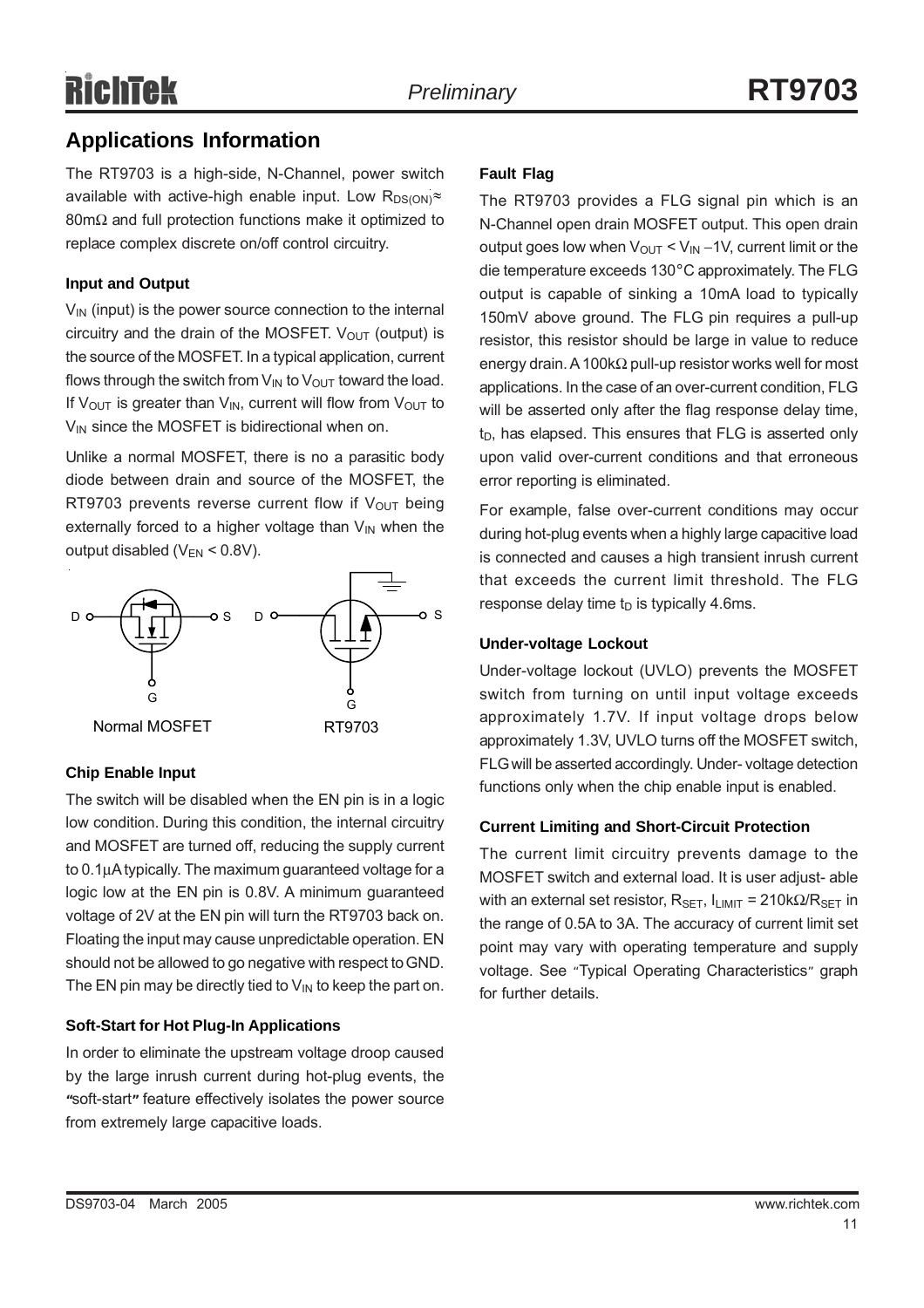The normal current limit value,  $I_{LIMIT}$ , is set with an external resistor between IP (pin 8) and GND (pin 4). When a heavy load or short circuit is applied to an enabled switch, a large transient current may flow until the current limit circuitry responds. Once this current limit threshold is exceeded, the device enters constant current mode until the thermal shutdown occurred or the fault is removed. It is important to note that the maximum current limit value shall be set properly in accordance with its supply voltage otherwise it may result in the failure occurrence. The graph below shows the maximum current limit and supply voltage on the safe operation area.



## **Maximun Current Limit vs. Supply Voltage**

#### **Thermal Shutdown**

Thermal shutdown is employed to protect the device from damage if the die temperature exceeds approximately 130°C. If enabled, the switch automatically restarts when the die temperature falls 10°C. The output and FLG signal will continue to cycle on and off until the device is disabled or the fault is removed.

#### **Power Dissipation**

The device's junction temperature depends on several factors such as the load, PCB layout, ambient temperature and package type. The output pin of RT9703 can deliver a current of up to 3A over the full operating junction temperature range. However, the maximum output current must be derated at higher ambient temperature to ensure

the junction temperature does not exceed 100°C. With all possible conditions, the junction temperature must be within the range specified under operating conditions. Power dissipation can be calculated based on the output current and the  $R_{DS(ON)}$  of switch as below.

#### $P_D = R_{DS(ON)}$  **x**  $I_{OUT}^2$

Although the devices are rated for 3A of output current, but the application may limit the amount of output current based on the total power dissipation and the ambient temperature. The final operating junction temperature for any set of conditions can be estimated by the following thermal equation:

#### $P<sub>D</sub>$  (MAX) = (T<sub>J</sub> (MAX) - T<sub>A</sub>) / θ<sub>JA</sub>

Where  $T_{J (MAX)}$  is the maximum junction temperature of the die (100 $^{\circ}$ C) and T<sub>A</sub> is the maximum ambient temperature. The junction to ambient thermal resistance  $(\theta_{JA})$  for SOP-8 package at recommended minimum footprint is 104 $^{\circ}$ C/W ( $\theta_{JA}$  is layout dependent).

#### **Supply Filter/Bypass Capacitor**

A 10 $\mu$ F low-ESR ceramic capacitor from  $V_{IN}$  to GND (the amount of the capacitance may be increased without limit), located at the device is strongly recommended to prevent the input voltage drooping during hot-plug events. However, higher capacitor values will further reduce the voltage droop on the input. Furthermore, without the bypass capacitor, an output short may cause sufficient ringing on the input (from source lead inductance) to destroy the internal control circuitry. An important note to be award of is the parasitic inductance of PCB traces can cause over-voltage transients if the PCB trace has even a few tens of nH of inductance. It is recommended to use aluminum electrolytic acted the supply capacitor to prevent the device from being damaged. The input transient *MUST* not exceed 6.5V of the absolute maximum supply voltage even for a short duration.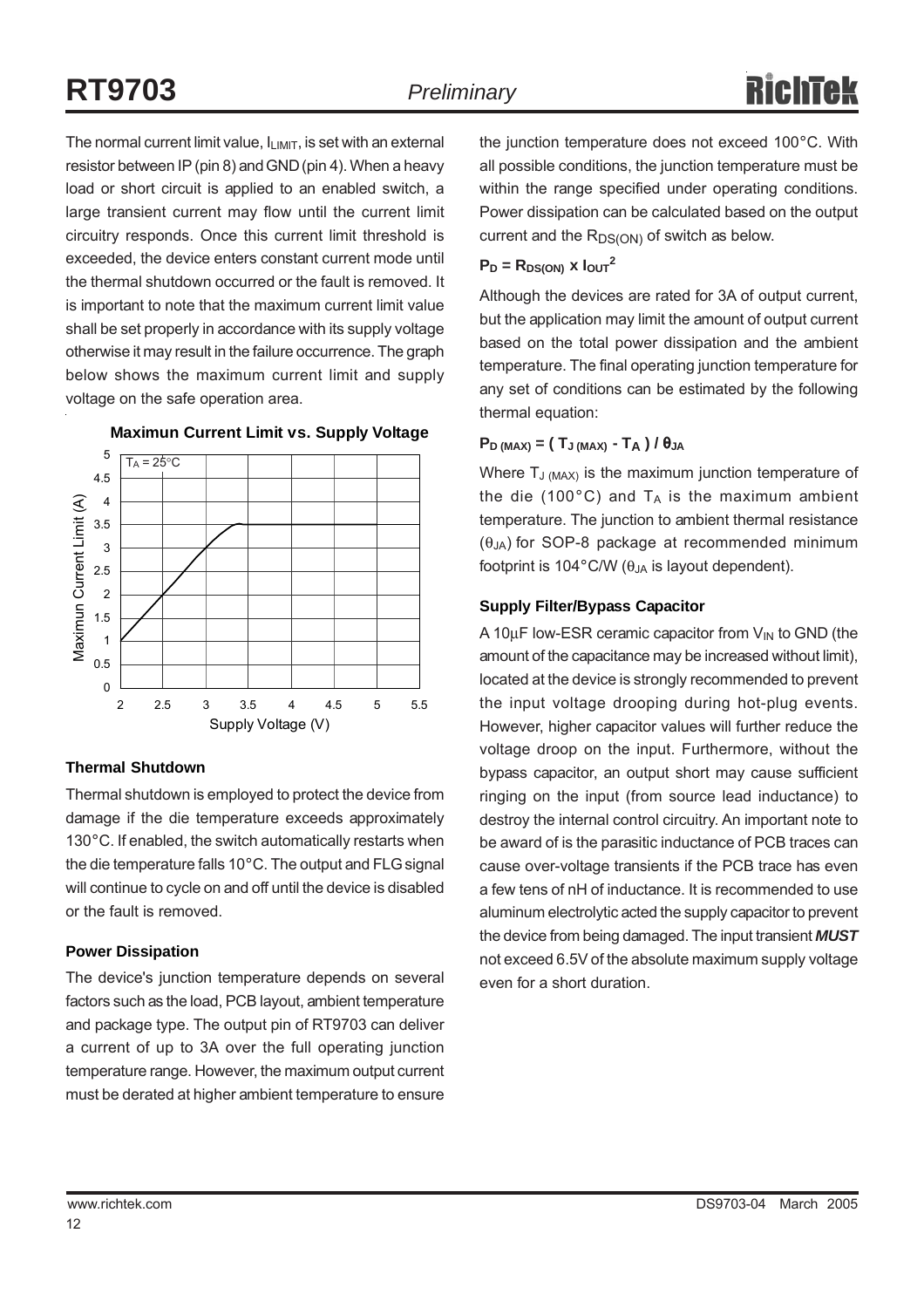#### **Fault Flag Filtering (Optional)**

The transient inrush current to downstream capacitance may cause a short-duration error flag, which may cause erroneous over-current reporting. A simple 1ms RC lowpass filter (10kΩ and  $0.1\mu$ F) in the flag line eliminates short-duration transients.

#### **PCB Layout**

In order to meet the voltage drop, droop, and EMI requirements, careful PCB layout is necessary. The following guidelines must be considered:

- Keep all input and output traces as short as possible and use at least 150-mil & 2 ounce copper for all races.
- Avoid vias as much as possible. If vias are necessary, make them as large as feasible.
- Place a ground plane under all circuitry to lower both resistance and inductance and improve DC and transient performance (Use a separate ground and power plans if possible).
- Locate the bypass capacitors as close as possible to the input and output pin of the RT9703.



**Board Layout**